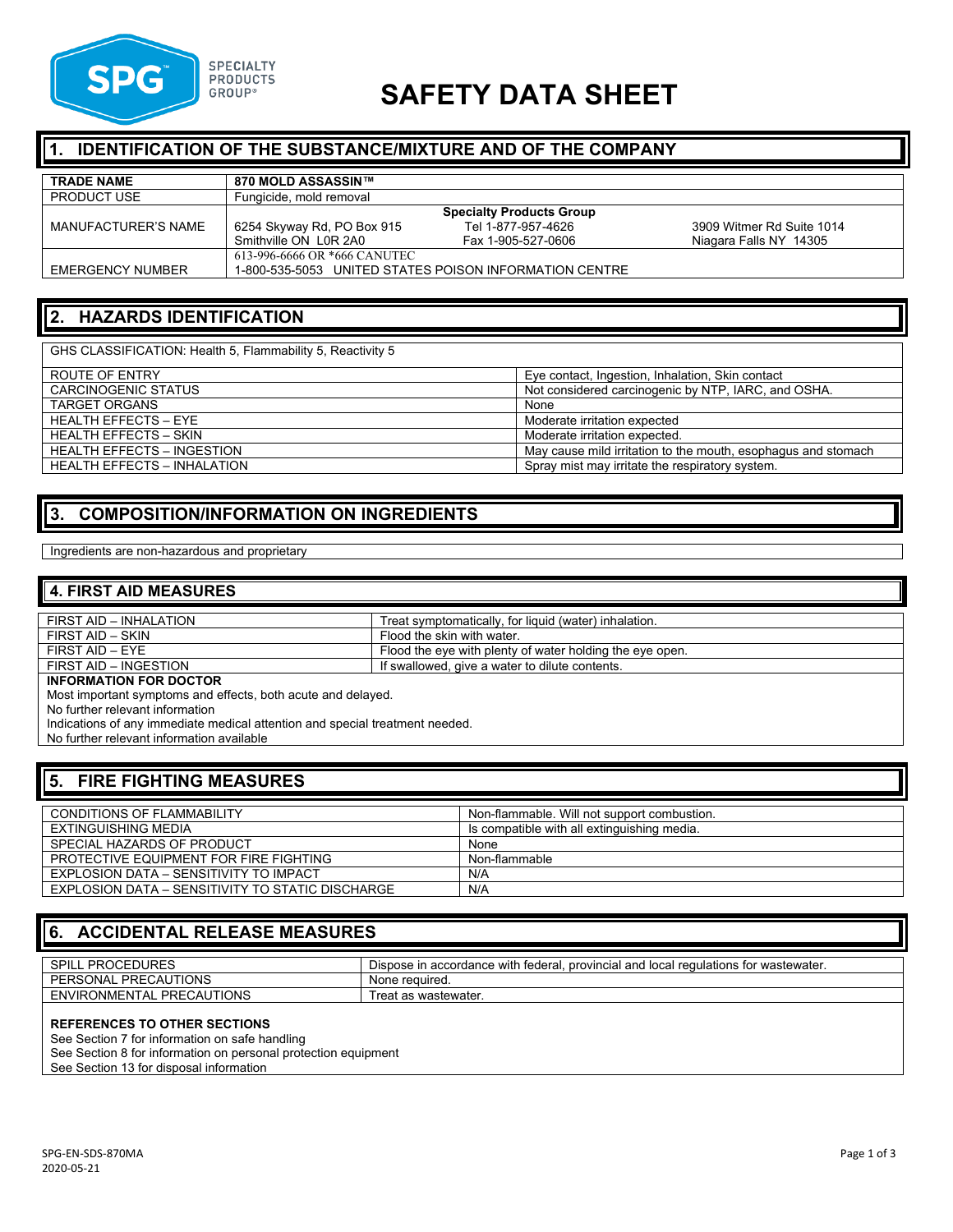# **7. HANDLING AND STORAGE**

HANDLING No special precautions<br>STORAGE Keep from freezing (be Keep from freezing (below 4°C). If the product freezes, the product can be re-used if thawed and mixed again. **INFORMATION ABOUT PROTECTION AGAINST EXPLOSION AND FIRE** Keep ignition sources away – Do not smoke Protect against electrostatic charges **SPECIFIC END USE(S)**  No further relevant information available

# **8. EXPOSURE CONTROLS/PERSONAL PROTECTION**

| ENGINEERING CONTROL MEASURES  | None                                     |
|-------------------------------|------------------------------------------|
| RESPIRATORY PROTECTION        | None                                     |
| <b>HAND PROTECTION</b>        | None – rinse hands with water after use. |
| EYE PROTECTION                | None                                     |
| <b>BODY PROTECTION</b>        | None                                     |
| PROTECTION DURING APPLICATION | None                                     |

# **9. PHYSICAL AND CHEMICAL PROPERTIES**

| PHYSICAL STATE                        | Liguid          |
|---------------------------------------|-----------------|
| <b>ODOUR &amp; APPEARANCE</b>         | Odorless, clear |
| ODOR THRESHOLD (ppm)                  | <b>NA</b>       |
| <b>SPECIFIC GRAVITY</b>               | $1.00 - 1.02$   |
| VAPOR DENSITY (AIR = 1)               | <b>ND</b>       |
| VAPOR PRESSURE 20°C                   | <b>ND</b>       |
| <b>EVAPORATION RATE</b>               | <b>ND</b>       |
| BOILING POINT (°C/°F)                 | <b>ND</b>       |
| FREEZING POINT (°C/°F)                | <b>ND</b>       |
| pH                                    | <b>ND</b>       |
| COEFFICIENT OF WATER/OIL DISTRIBUTION | <b>ND</b>       |
| SOLUBILITY IN WATER                   | Miscible        |
| $\overline{VOC}$ (g/L)                | 0               |
| FLASH POINT (PMCC) (°C/°F)            | Non-flammable.  |
| UPPER FLAMMABLE LIMIT %VOL            | <b>NA</b>       |
| LOWER FLAMMABLE LIMIT %VOL            | <b>NA</b>       |
| <b>AUTOIGNITION TEMP (°C/°F)</b>      | <b>NA</b>       |

# **10. STABILITY AND REACTIVITY**

| <b>STABILITY</b>                 | Stable under normal conditions |
|----------------------------------|--------------------------------|
| CONDITIONS TO AVOID              | Do not allow to freeze.        |
| MATERIALS TO AVOID               | None                           |
| <b>HAZARDOUS POLYMERIZATION</b>  | Will not occur                 |
| HAZARDOUS DECOMPOSITION PRODUCTS | None                           |

| <b>11. TOXICOLOGICAL INFORMATION</b>        |                                               |  |
|---------------------------------------------|-----------------------------------------------|--|
| EFFECTS OF ACUTE EXPOSURE                   | None                                          |  |
| EFFECTS OF CHRONIC EXPOSURE                 | May cause drying of skin and mild irritation. |  |
| <b>EXPOSURE LIMITS</b>                      | NA                                            |  |
| <b>IRRITANCY</b>                            | Low level irritation                          |  |
| <b>SENSITIZATION</b>                        | <b>ND</b>                                     |  |
| <b>CARCINOGENICITY</b>                      | None                                          |  |
| REPRODUCTIVE TOXICITY                       | None                                          |  |
| <b>TERATOGENICITY</b>                       | None                                          |  |
| <b>MUTAGENICITY</b>                         | None                                          |  |
| <b>TOXICOLOGICALLY SYNERGISTIC PRODUCTS</b> | None                                          |  |